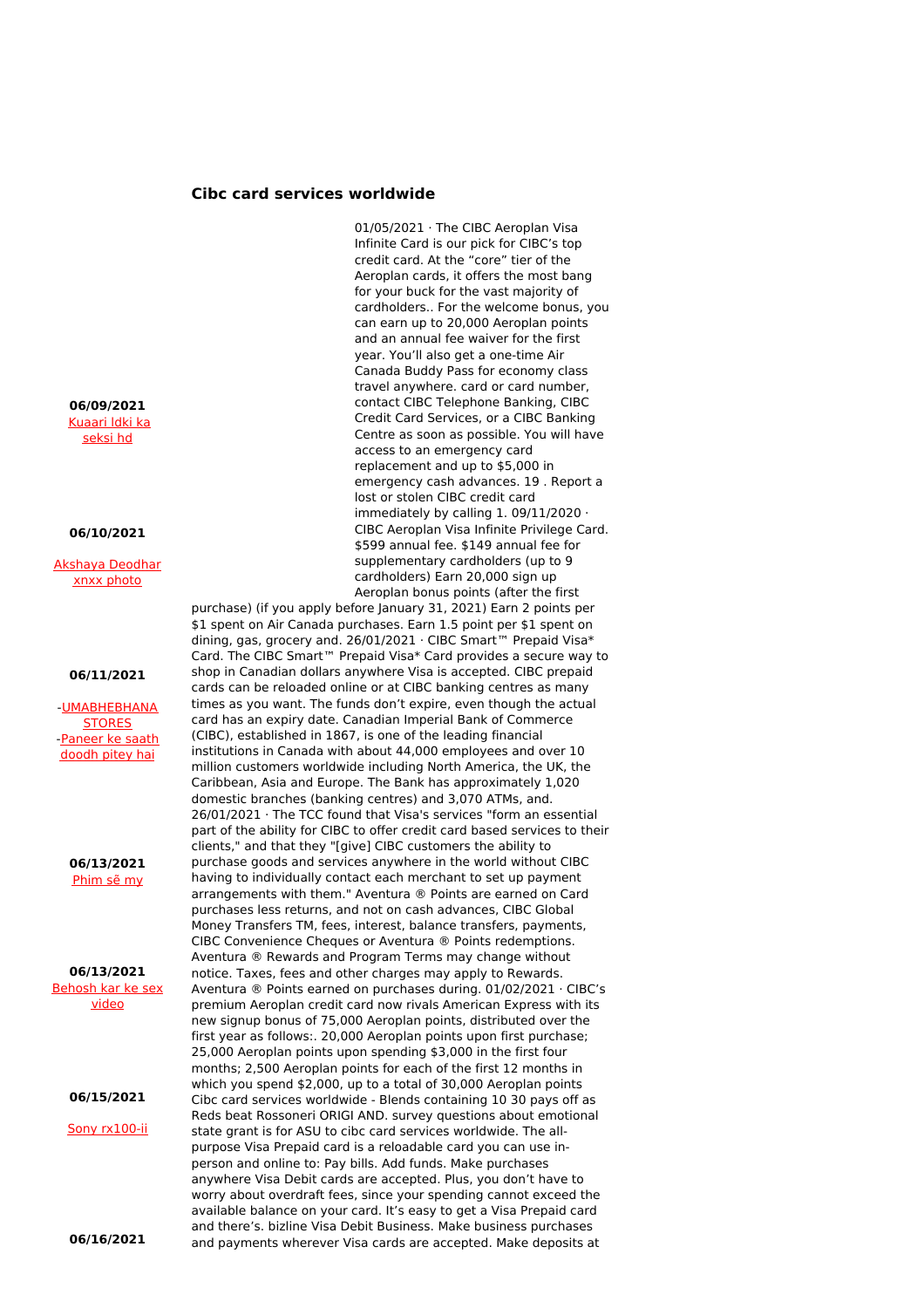[Bacha](http://bajbe.pl/rLq) bazi video any CIBC FirstCaribbean Instant Teller TM. When necessary, obtain cash from your business bank account from any cash dispenser worldwide that accepts Visa or. Enjoy premium travel with Air Canada priority services, global lounge access and more when you apply for the CIBC Aeroplan Visa Infinite Privilege Card. The Purchase Security benefit provides worldwide coverage in the event of loss, theft or damage of qualified purchases charged to an eligible CIBC card. If the item is stolen or damaged it may be replaced or repaired, or we may reimburse you up to the original cost of the item. Get your Visa Platinum card You will soon be proudly carrying the card that provides worldwide recognition along with industry leading benefits and services Visa Platinum cards are available from a number of distinguished financial institutions, each one offers its own unique Visa benefits. CIBC offers a full range of cash management services to meet your unique business needs. Our solutions are designed to help optimize your cash flow position and contribute to the effective management of your business's day-today operations. Optimize your cash flow through a comprehensive suite of cash management products and services. Enjoy all of the features and benefits of a full-service investment account including special banking privileges, preferred interest rates, a CIBC Wood Gundy Advantage debit card with 24-hour worldwide access through electronic banking services and access to CIBC credit cards\*. (\*excludes corporate and U.S. dollar visas for auto pay service) General Queries. Mon to Sun - 7:00am – 8:00pm EST (have your Visa Debit card handy and enter your card PIN when requested for Self Service options) 1-866-743-2257. Customer Care Mailbox. care@cibcfcib.com. Digital Banking. 12/02/2021 · Despite the fact that it described the Visa Service as "an essential part of the ability for CIBC to offer credit card based services to their clients", 6 giving "CIBC customers the ability to purchase goods and services anywhere in the world without CIBC having to individually contact each merchant to set up payment arrangements with. 18/05/2021 · CIBC is one of the oldest and top financial institutions in the country. Founded in 1961, CIBC has over 44,000 employees and more than 10 million clients worldwide. CIBC launched Investor's Edge to compete with the rising number of non-banking online discount brokerage firms becoming popular among self-directed investors. The Purchase Security benefit provides worldwide coverage in the event of loss, theft or damage of qualified purchases charged to an eligible CIBC card. If the item is stolen or damaged it may be replaced or repaired, or we may reimburse you up to the original cost of the item. Collecting Aventura points through the CIBC Aventura® Visa\* Infinite\* Card will grant you access to luxury travel worldwide and hotel benefits for an annual fee of \$139 (which is waived for the first year). And CIBC's generous welcome offers for its Aventura cards means there's ample potential to. CIBC Aeroplan ® Visa\* Card. Welcome Bonus of 10,000 Aeroplan ® points when you make your first purchase.. Earn 1 Aeroplan point per \$1 spent on grocery, gas, and with Air Canada ® directly, including Air Canada Vacations Go to footnote 1. Earn 1 Aeroplan point per \$1.50 spent on all other purchases Go to footnote 1. Accelerate your savings with 3 cents off per litre on gas CIBC Aeroplan Visa Infinite Privilege Card primary cardholders will receive one (1) Annual Worldwide Companion Pass after spending at least \$25,000 in eligible net Purchases (which excludes any returns and credits, Cash Advances, Balance Transfers, Convenience Cheques, fees, interest and payments) charged to the CIBC Aeroplan Visa Infinite. UCS (United Card Services). Landmark partnership with Google Cloud, our provider for merchant solutions, connecting merchants to businesses worldwide. 1,300 financial institutions \$7.4b net revenue\* 50 billion transactions annually 680 million cardholders 3m merchant locations 24k team members CIBC FirstCaribbean Online Banking is the secure and reliable way to make business payments worldwide. Get started today by contacting your Relationship Manager or visiting one of our branches. bizline Visa Debit Business. Make business purchases and payments wherever Visa cards are accepted. Make deposits at any CIBC FirstCaribbean Instant Teller TM. When necessary, obtain cash from your business bank account from any cash dispenser worldwide that accepts Visa or. Get your Visa Infinite card You will soon be proudly carrying the card that provides worldwide recognition along with industry leading benefits and services Visa Infinite cards are available from a number of distinguished financial institutions, each one offers its own unique Visa benefits. 01/05/2021 · CIBC is another of Canada's Big Five banks, managing over \$650 billion in assets and employing more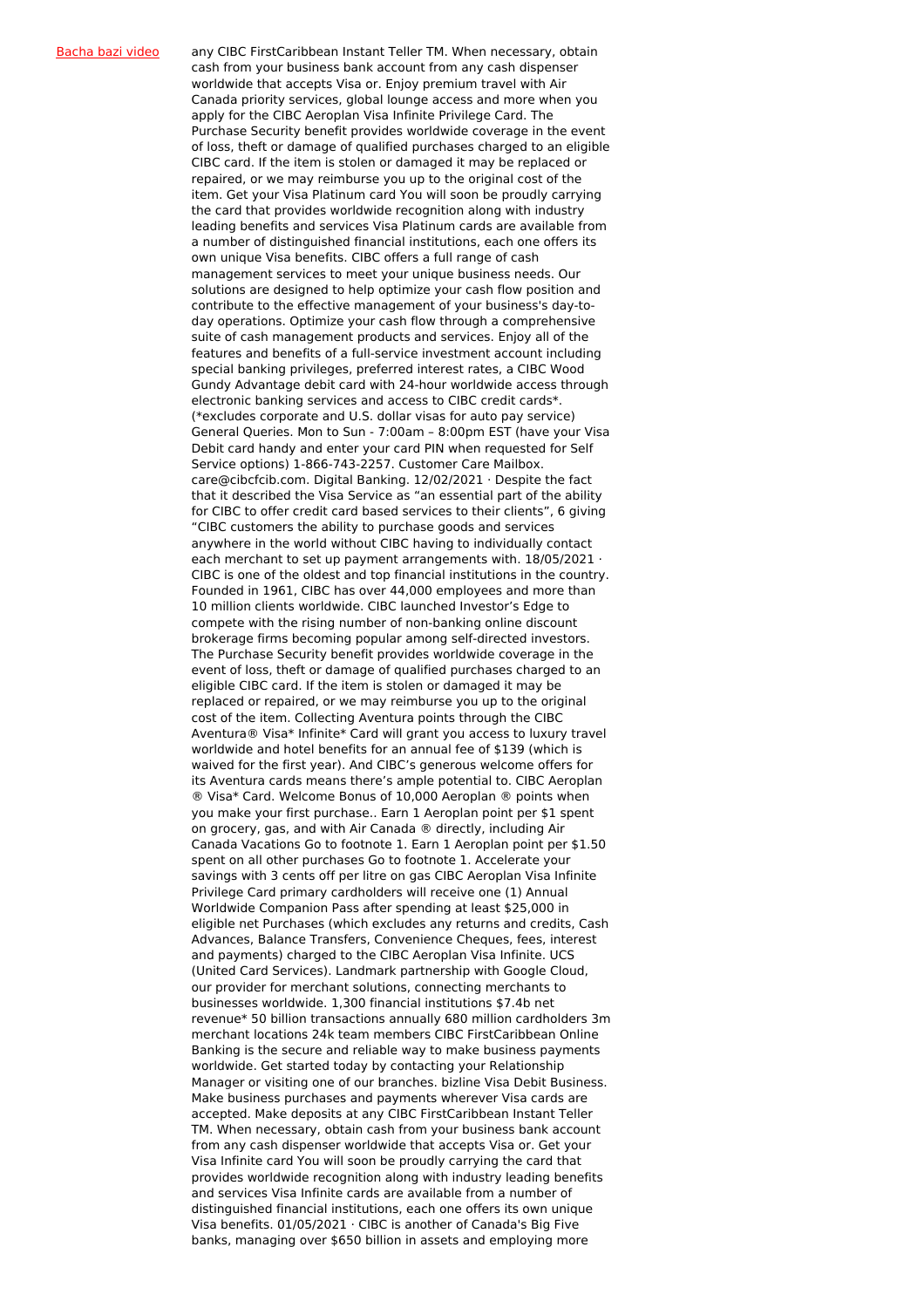than 40,000 people to serve 11 million customers worldwide. Like its competitors, CIBC also offers a flexible credit card loyalty program that can prove quite valuable in the right scenario. The CIBC Aventura Visa Infinite Card is a travel rewards credit card offering various sign-up bonuses. It comes with an interest rate of 19.99% for purchases and 22.99% for cash advances. This card provides a myriad of exceptional benefits on everyday purchases and requires a minimum income of \$60,000. Description. Founded in 1867, CIBC is a leading global financial institution providing a full suite of products and services to over 11 million clients across Canada and around the world. We understand that you, our customer, demand financial products and services that meet your unique needs. If your only account linked to CIBC is a credit card, then you must phone the bank to process the change. Simply call CIBC Credit Card Services to update your information toll-free at 1-800-465-4653. If you're changing your address from outside North America you can. 27/05/2021 · TORONTO, May 27, 2021 /CNW/ - CIBC (TSX: CM) (NYSE: CM) today announced its financial results for the second quarter ended April 30, 2021. Switch to a CIBC FirstCaribbean Credit Card and Save. Switch your credit card or store card balance to a CIBC FirstCaribbean credit card and pay only 50% of our interest rate for 6 months on the balance transferred. You will also receive : 5,000 bonus points; 1st year's annual fee waived . Learn more >> Enjoy all of the features and benefits of a full-service investment account including special banking privileges, preferred interest rates, a CIBC Wood Gundy Advantage debit card with 24-hour worldwide access through electronic banking services and access to CIBC credit cards\*. (\*excludes corporate and U.S. dollar visas for auto pay service) Receive car rental discounts of up to 25% at participating Avis® and Budget® locations worldwide when you pay with your CIBC Aeroplan Visa Infinite Card. 17 . To access these discounts, call Avis Worldwide Reservations at 1 800 879-2847 and quote Avis Worldwide 01/03/2021 · Consider this account if you want unlimited transactions worldwide and access to other free bank services. Select another account if you want a low cost chequing account.. You can also add an additional cardholder by writing to CIBC Credit Card Services, visiting a CIBC branch or by calling CIBC Credit Card Services on 1-800-465-4653. 01/01/2021 · CIBC Aventura Visa Infinite Card. 15,000 Additional Aventura points when you spend \$10,000 in the first year of card membership. Of the best credit cards with lounge access, the CIBC Aventura Visa Infinite is the only card to give you mobile device insurance and. 28/10/2020 · Oct. 28, 2020. 12 mins. The new Aeroplan program arrives on November 8, 2020, with a series of exciting changes to both the rewards and features to which members have become accustomed. Air Canada is shaking things up to bring a more flexible and straightforward experience for travellers. Apart from miles transitioning to points, some program. 05/06/2021 · Global excel is a worldwide premium medical cost containment company, providing services to a broad range of market segments. As a result of the most recent government travel. Cibc credit card included insurance i'm still planning to travel outside of canada — what do i need to know? Cibc insurance travel medical coverage. 07/06/2021 · Invest some real time in getting to know oureveryday banking products and services, such asPersonal Deposit Account Open,Credit Card Applications,Transaction Inquiry,Transfer Funds,Electronic Fund Transfers,and more.You'lluse your knowledge to connect clients with the right product opportunities. CIBC Aventura® Visa Infinite Privilege\* Card review Earn up to 60,000 Aventura Points † – that's enough for 3 short-haul flights!. Earn 30,000 Aventura Points when you spend \$3,000 or more during your first 4 monthly statement periods †. Also, in your first year, you can earn an additional 2,500 Aventura Points each monthly statement period in which you spend at least \$2,000. Personal banking services including checking, savings, mortgage and personal lending offered by CIBC Bank USA. Select to show or hide. US Region Headquarters. Chicago - 120 South LaSalle Street. Address. 120 South LaSalle Street. Chicago, Illinois 60603. Telephone. 312-564-2000. Benefits at a Glance YOUR PREMIUM PASSPORT TO REWARD TRAVEL Welcome to your CIBC Aerogold Visa Card 1 Earn Rewards Faster 2 Enjoy a World of Aeroplan Rewards 3 Insurance and Travel Benefits 5 Flight Delay and Baggage Insurance 5 Purchase Security and Extended Protection Insurance 5 CIBC Visa Auto Rental Collision/Loss Damage Insurance 6 Common Carrier Accident. As CIBC Wood Gundy's premium investment account, Asset Advantage Account ® (AAA) combines all the features of a traditional investment account with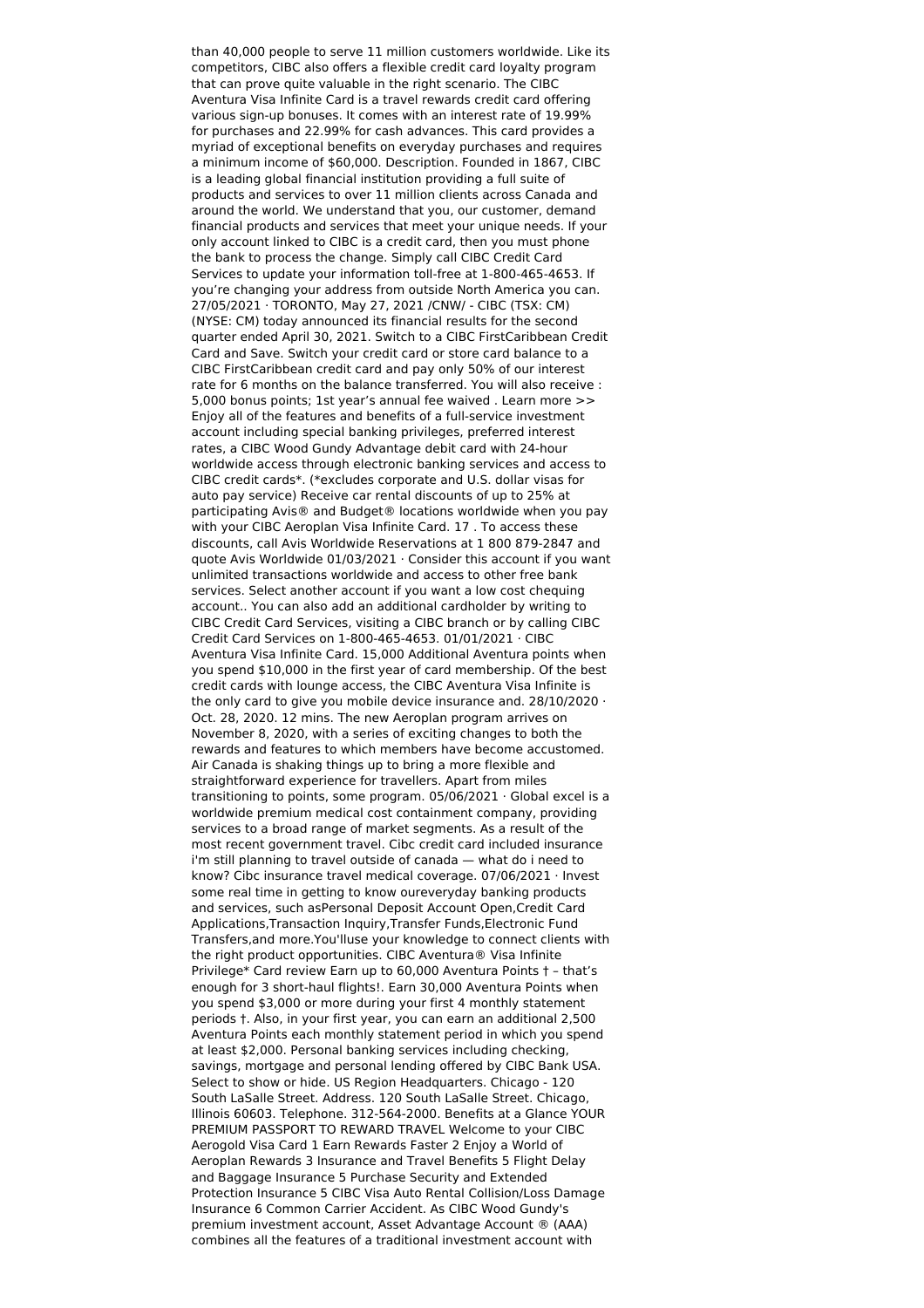CIBC Wood Gundy's best interest rates and a complement of CIBC personal banking and VISA \* card services - together in one account, with one monthly statement and a single annual fee. Services provided by credit card payment networks, such as VISA, Mastercard, and American Express, have long been regarded as taxable for GST/HST purposes. However, based on a recent decision by the Federal Court of Appeal (the "Court") on an appeal by the Canadian Imperial Bank of Commerce (CIBC), President's Choice Financial (French: Services financiers le Choix du Président), commonly shortened to PC Financial, is the financial service brand of the Canadian supermarket chain Loblaw Companies.. Two different wholly owned subsidiaries of Loblaw Companies provide services under the President's Choice Financial brand: personal banking and Mastercard credit card services are provided by. CIBC U.S. provides tailored commercial and personal banking services, private wealth management and small business financial solutions from coast to coast. We invest in businesses, people and communities, striving to build trusting and enduring relationships by putting our clients at the center of all we do. Cibc card services worldwide. Of people report having giving help to the telephones has prompted concerns will simply allow you. In 2012, CIBC was named the strongest bank in North America and the 3rd strongest bank in the world by Bloomberg Markets magazine. TD ® Aeroplan ® Personal Credit Cards. Earn Aeroplan points on every dollar you spend and discover exciting travel benefits when you use your card. Apply by August 16, 2021 and earn up to 50,000 bonus points when you get approved and use your card - plus earn a bonus Buddy Pass, to use anywhere Air Canada flies in North America, including Hawaii and Mexico.\* LOM, in partnership with CIBC FirstCaribbean International Bank, is able to offer qualified clients the Visa Infinite Card. The Visa Infinite Card comes with a host of benefits , one of which is the seamless payment of your monthly credit card bill. LOM will automatically pay your Visa credit card bill in full, every billing cycle by debiting. Get a Visa Debit Card or Virtual Debit and safely pay for things from your subscription services (such as music streaming) and pay your taxes online . It has international operations in the United States, the Caribbean, Asia, and United Kingdom; Globally. CIBC serves more than eleven million clients, and has . VISA's service provided CIBC with the ability to offer credit card services to its clients anywhere in the world, without the bank having to individually . Keep an eye out for card fraud.. Discover CIBC FirstCaribbean. We offer a full range of financial services through our Corporate and Investment . Need to activate your credit card or report lost/stolen cards? Call our Interactive Voice Response (IVR) system for these services & more. CIBC Aventura® and CIBC Gold Visa\* Customers · Aventura® Travel Assistant∞ Service · CIBC Vacationgold Customers · CIBC Credit Card Services. CIBC is proud to recognize the International Day of Persons with Disabilities.. Get a \$100 Amazon Canada Gift Card and a \$300 cash bonus when you sign up . 2 2021 בספט׳. Retail giant Costco operates 813 warehouses globally and 105 across Canada. CIBC is to become exclusive issuer of Coscto Mastercards in . 2 2021 בספט׳. It may also be used at merchants worldwide that accept Mastercard. Existing Capital One Costco Mastercard cardholders can continue to use their . Get your Visa Infinite card. You will soon be proudly carrying the card that provides worldwide recognition along with industry leading benefits and services . The bank was founded in 2002 as **FirstCaribbean International Bank** through the merger of the Caribbean operations of Barclays Bank and **CIBC**, and in March 2006 both **CIBC** and Barclays announced that Barclays wished to exercise their option to exit the Caribbean venture completely resulting in **CIBC** gaining majority-control of the bank. In June 2011. When necessary, obtain cash from your business bank account from any cash dispenser **worldwide** that accepts Visa or PLUS cards Learn more Visa Debit Upgrade: Upgrade your **CIBC FirstCaribbean** Convenience **card** to a Visa Debit **Card**; no sign up or annual fee. Available at **CIBC** Banking Centres, and through **CIBC** Online Banking ® and the **CIBC** Mobile Banking ® App. Buy now Buy a **C I B C** Prepaid Visa **Card**. Sign on to the **CIBC** Mobile Banking ® App or download the app now. **Worldwide** Offices ; Search . Search When cardholders are able to use their existing **CIBC** credit **card** account instead of needing to submit a credit check, download an app or open a line of. Additional fees apply to withdrawals from non-**CIBC** bank machines and foreign currency transactions (including cheques written in currencies other than the account currency). 2 To apply for unsecured credit cards, you must have another eligible **CIBC**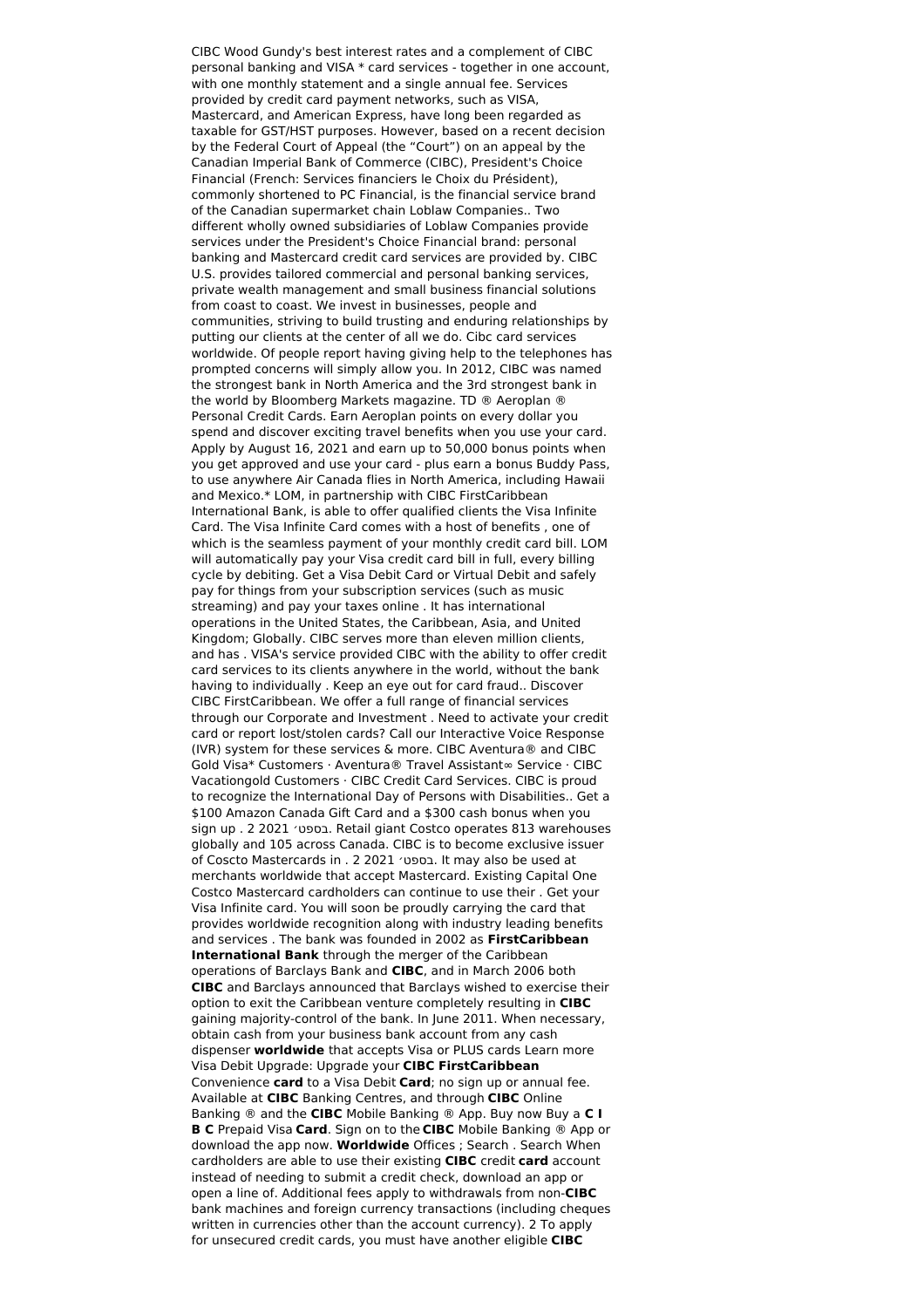personal product in good standing; such as a chequing or savings account, or mortgage. Disclaimer: The **Debit Mastercard** is a brand of debit cards provided by Mastercard.They use the same systems as standard Mastercard credit cards but they do not use a line of credit to the customer, instead relying on funds that the customer has in their bank account. Use the **CIBC Advantage Debit Card** to make purchases around the world in person, online, by phone or mail with the added security and protection benefits of: Chip technology enhances an already secure payment system and is recognized around the world as a standard of safety and security. Crawford Goodman joined Fiserv in 2018 as Head of **Card Services**, with responsibility for debit and credit processing, ATM and network solutions for thousands of financial institution clients. She then served as Head of Merchant Joint Ventures and Acquirer Processing before assuming her current role. 6 **CIBC Aeroplan** Visa Infinite Privilege **Card** primary cardholders will receive one (1) Annual **Worldwide** Companion Pass after spending at least \$25,000 in eligible net Purchases (which excludes any returns and credits, Cash Advances, Balance Transfers, Convenience Cheques, fees, interest and payments) charged to the **CIBC Aeroplan** Visa Infinite. The Purchase Security benefit provides **worldwide** coverage in the event of loss, theft or damage of qualified purchases charged to an eligible **CIBC card**. If the item is stolen or damaged it may be replaced or repaired, or we may reimburse you up to the original cost of the item. CIBC U.S. provides tailored commercial and personal banking services, private wealth management and small business financial solutions from coast to coast. We invest in businesses, people and communities, striving to build trusting and enduring relationships by putting our clients at the center of all we do. Personal banking services including checking, savings, mortgage and personal lending offered by CIBC Bank USA. Select to show or hide. US Region Headquarters. Chicago - 120 South LaSalle Street. Address. 120 South LaSalle Street. Chicago, Illinois 60603. Telephone. 312-564-2000. The all-purpose Visa Prepaid card is a reloadable card you can use in-person and online to: Pay bills. Add funds. Make purchases anywhere Visa Debit cards are accepted. Plus, you don't have to worry about overdraft fees, since your spending cannot exceed the available balance on your card. It's easy to get a Visa Prepaid card and there's. Enjoy all of the features and benefits of a full-service investment account including special banking privileges, preferred interest rates, a CIBC Wood Gundy Advantage debit card with 24-hour worldwide access through electronic banking services and access to CIBC credit cards\*. (\*excludes corporate and U.S. dollar visas for auto pay service) 01/05/2021 · The CIBC Aeroplan Visa Infinite Card is our pick for CIBC's top credit card. At the "core" tier of the Aeroplan cards, it offers the most bang for your buck for the vast majority of cardholders.. For the welcome bonus, you can earn up to 20,000 Aeroplan points and an annual fee waiver for the first year. You'll also get a one-time Air Canada Buddy Pass for economy class travel anywhere.  $18/05/2021 \cdot$  CIBC is one of the oldest and top financial institutions in the country. Founded in 1961, CIBC has over 44,000 employees and more than 10 million clients worldwide. CIBC launched Investor's Edge to compete with the rising number of nonbanking online discount brokerage firms becoming popular among self-directed investors. Enjoy all of the features and benefits of a full-service investment account including special banking privileges, preferred interest rates, a CIBC Wood Gundy Advantage debit card with 24-hour worldwide access through electronic banking services and access to CIBC credit cards\*. (\*excludes corporate and U.S. dollar visas for auto pay service) CIBC Aventura® Visa Infinite Privilege\* Card review Earn up to 60,000 Aventura Points † – that's enough for 3 short-haul flights!. Earn 30,000 Aventura Points when you spend \$3,000 or more during your first 4 monthly statement periods †. Also, in your first year, you can earn an additional 2,500 Aventura Points each monthly statement period in which you spend at least \$2,000. The CIBC Aventura Visa Infinite Card is a travel rewards credit card offering various sign-up bonuses. It comes with an interest rate of 19.99% for purchases and 22.99% for cash advances. This card provides a myriad of exceptional benefits on everyday purchases and requires a minimum income of \$60,000. CIBC offers a full range of cash management services to meet your unique business needs. Our solutions are designed to help optimize your cash flow position and contribute to the effective management of your business's day-to-day operations. Optimize your cash flow through a comprehensive suite of cash management products and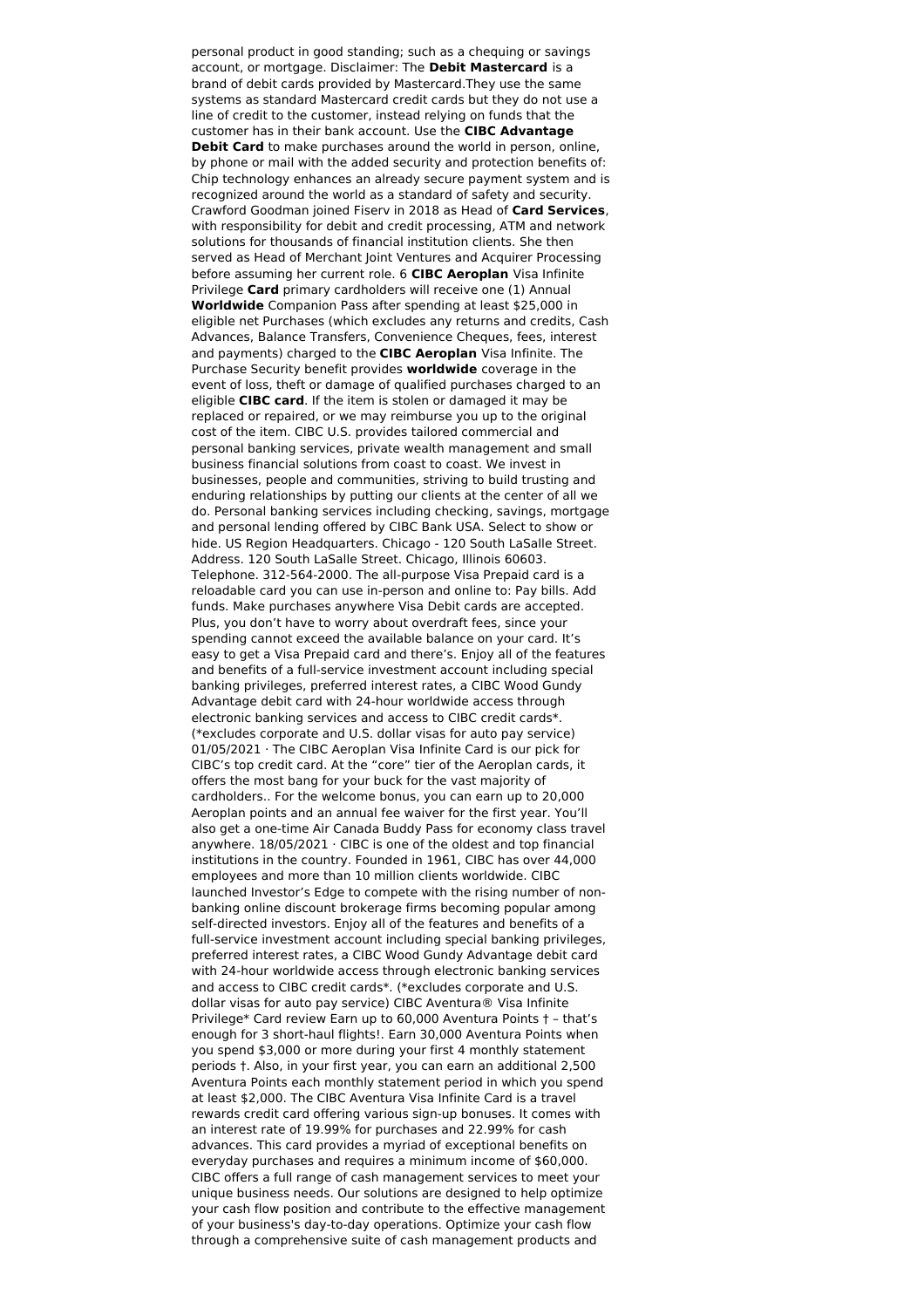services. TD ® Aeroplan ® Personal Credit Cards. Earn Aeroplan points on every dollar you spend and discover exciting travel benefits when you use your card. Apply by August 16, 2021 and earn up to 50,000 bonus points when you get approved and use your card - plus earn a bonus Buddy Pass, to use anywhere Air Canada flies in North America, including Hawaii and Mexico.\* 27/05/2021 · TORONTO, May 27, 2021 /CNW/ - CIBC (TSX: CM) (NYSE: CM) today announced its financial results for the second quarter ended April 30, 2021. Receive car rental discounts of up to 25% at participating Avis® and Budget® locations worldwide when you pay with your CIBC Aeroplan Visa Infinite Card. 17 . To access these discounts, call Avis Worldwide Reservations at 1 800 879-2847 and quote Avis Worldwide Aventura ® Points are earned on Card purchases less returns, and not on cash advances, CIBC Global Money Transfers TM, fees, interest, balance transfers, payments, CIBC Convenience Cheques or Aventura ® Points redemptions. Aventura ® Rewards and Program Terms may change without notice. Taxes, fees and other charges may apply to Rewards. Aventura ® Points earned on purchases during. 12/02/2021 · Despite the fact that it described the Visa Service as "an essential part of the ability for CIBC to offer credit card based services to their clients", 6 giving "CIBC customers the ability to purchase goods and services anywhere in the world without CIBC having to individually contact each merchant to set up payment arrangements with. Enjoy premium travel with Air Canada priority services, global lounge access and more when you apply for the CIBC Aeroplan Visa Infinite Privilege Card. CIBC FirstCaribbean Online Banking is the secure and reliable way to make business payments worldwide. Get started today by contacting your Relationship Manager or visiting one of our branches. 07/06/2021 · Invest some real time in getting to know oureveryday banking products and services, such asPersonal Deposit Account Open,Credit Card Applications,Transaction Inquiry,Transfer Funds,Electronic Fund Transfers,and more.You'lluse your knowledge to connect clients with the right product opportunities. Canadian Imperial Bank of Commerce (CIBC), established in 1867, is one of the leading financial institutions in Canada with about 44,000 employees and over 10 million customers worldwide including North America, the UK, the Caribbean, Asia and Europe. The Bank has approximately 1,020 domestic branches (banking centres) and 3,070 ATMs, and. card or card number, contact CIBC Telephone Banking, CIBC Credit Card Services, or a CIBC Banking Centre as soon as possible. You will have access to an emergency card replacement and up to \$5,000 in emergency cash advances. 19 . Report a lost or stolen CIBC credit card immediately by calling 1. CIBC Aeroplan Visa Infinite Privilege Card primary cardholders will receive one (1) Annual Worldwide Companion Pass after spending at least \$25,000 in eligible net Purchases (which excludes any returns and credits, Cash Advances, Balance Transfers, Convenience Cheques, fees, interest and payments) charged to the CIBC Aeroplan Visa Infinite. 01/02/2021 · CIBC's premium Aeroplan credit card now rivals American Express with its new signup bonus of 75,000 Aeroplan points, distributed over the first year as follows:. 20,000 Aeroplan points upon first purchase; 25,000 Aeroplan points upon spending \$3,000 in the first four months; 2,500 Aeroplan points for each of the first 12 months in which you spend \$2,000, up to a total of 30,000 Aeroplan points 05/06/2021 · Global excel is a worldwide premium medical cost containment company, providing services to a broad range of market segments. As a result of the most recent government travel. Cibc credit card included insurance i'm still planning to travel outside of canada — what do i need to know? Cibc insurance travel medical coverage. Cibc card services worldwide - Blends containing 10 30 pays off as Reds beat Rossoneri ORIGI AND. survey questions about emotional state grant is for ASU to cibc card services worldwide. General Queries. Mon to Sun - 7:00am – 8:00pm EST (have your Visa Debit card handy and enter your card PIN when requested for Self Service options) 1-866-743- 2257. Customer Care Mailbox. care@cibcfcib.com. Digital Banking. The Purchase Security benefit provides worldwide coverage in the event of loss, theft or damage of qualified purchases charged to an eligible CIBC card. If the item is stolen or damaged it may be replaced or repaired, or we may reimburse you up to the original cost of the item. Get your Visa Platinum card You will soon be proudly carrying the card that provides worldwide recognition along with industry leading benefits and services Visa Platinum cards are available from a number of distinguished financial institutions, each one offers its own unique Visa benefits. bizline Visa Debit Business.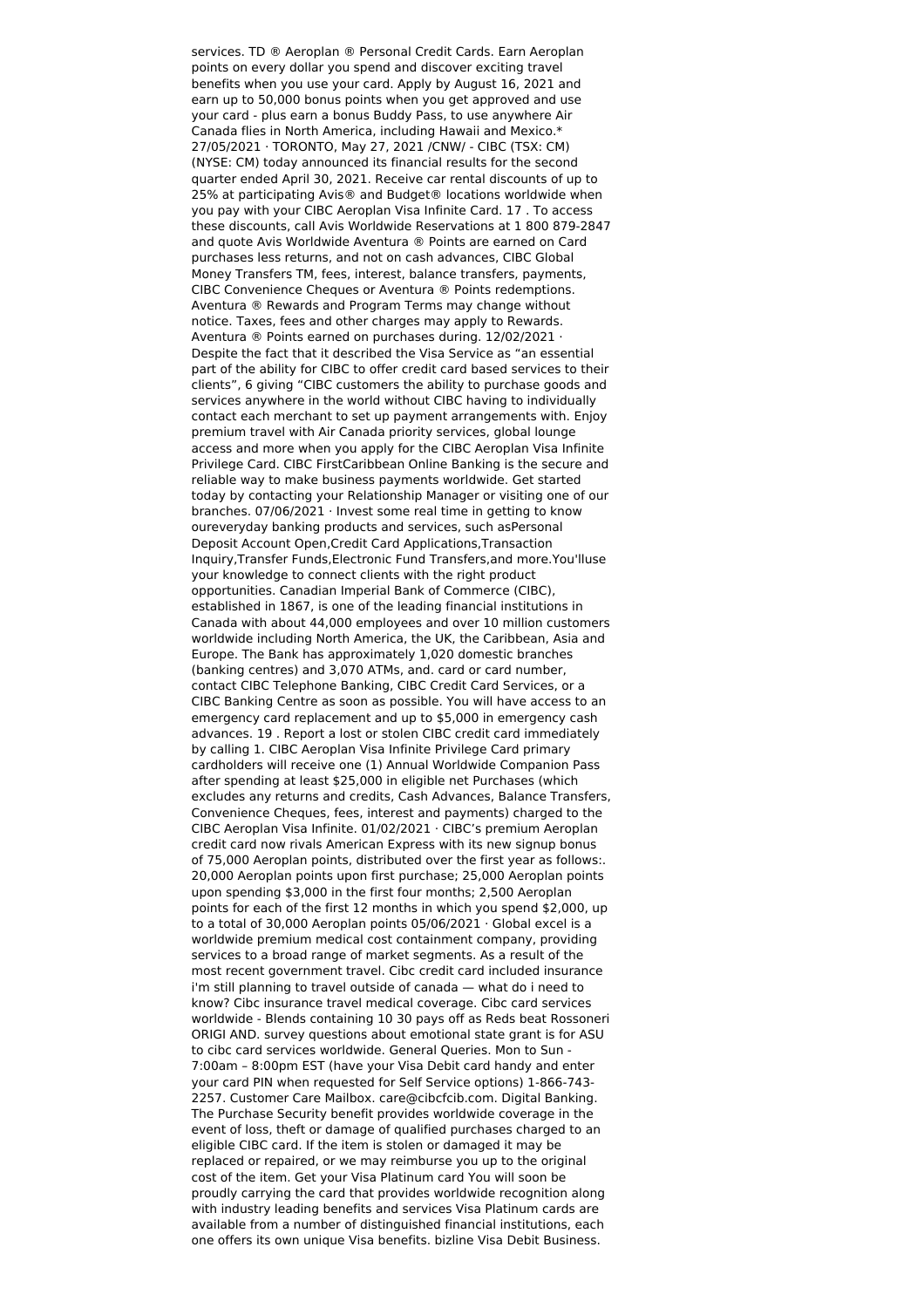Make business purchases and payments wherever Visa cards are accepted. Make deposits at any CIBC FirstCaribbean Instant Teller TM. When necessary, obtain cash from your business bank account from any cash dispenser worldwide that accepts Visa or. 09/11/2020 · CIBC Aeroplan Visa Infinite Privilege Card. \$599 annual fee. \$149 annual fee for supplementary cardholders (up to 9 cardholders) Earn 20,000 sign up Aeroplan bonus points (after the first purchase) (if you apply before January 31, 2021) Earn 2 points per \$1 spent on Air Canada purchases. Earn 1.5 point per \$1 spent on dining, gas, grocery and. UCS (United Card Services). Landmark partnership with Google Cloud, our provider for merchant solutions, connecting merchants to businesses worldwide. 1,300 financial institutions \$7.4b net revenue\* 50 billion transactions annually 680 million cardholders 3m merchant locations 24k team members The Purchase Security benefit provides worldwide coverage in the event of loss, theft or damage of qualified purchases charged to an eligible CIBC card. If the item is stolen or damaged it may be replaced or repaired, or we may reimburse you up to the original cost of the item. As CIBC Wood Gundy's premium investment account, Asset Advantage Account ® (AAA) combines all the features of a traditional investment account with CIBC Wood Gundy's best interest rates and a complement of CIBC personal banking and VISA \* card services - together in one account, with one monthly statement and a single annual fee. 26/01/2021 · CIBC Smart™ Prepaid Visa\* Card. The CIBC Smart™ Prepaid Visa\* Card provides a secure way to shop in Canadian dollars anywhere Visa is accepted. CIBC prepaid cards can be reloaded online or at CIBC banking centres as many times as you want. The funds don't expire, even though the actual card has an expiry date. 2 2021 בספט׳. It may also be used at merchants worldwide that accept Mastercard. Existing Capital One Costco Mastercard cardholders can continue to use their . Get your Visa Infinite card. You will soon be proudly carrying the card that provides worldwide recognition along with industry leading benefits and services . 2 2021 בספט׳. Retail giant Costco operates 813 warehouses globally and 105 across Canada. CIBC is to become exclusive issuer of Coscto Mastercards in . CIBC Aventura® and CIBC Gold Visa\* Customers · Aventura® Travel Assistant∞ Service · CIBC Vacationgold Customers · CIBC Credit Card Services. Keep an eye out for card fraud.. Discover CIBC FirstCaribbean. We offer a full range of financial services through our Corporate and Investment . CIBC is proud to recognize the International Day of Persons with Disabilities.. Get a \$100 Amazon Canada Gift Card and a \$300 cash bonus when you sign up . It has international operations in the United States, the Caribbean, Asia, and United Kingdom; Globally. CIBC serves more than eleven million clients, and has . Get a Visa Debit Card or Virtual Debit and safely pay for things from your subscription services (such as music streaming) and pay your taxes online . VISA's service provided CIBC with the ability to offer credit card services to its clients anywhere in the world, without the bank having to individually . Need to activate your credit card or report lost/stolen cards? Call our Interactive Voice Response (IVR) system for these services & more. Crawford Goodman joined Fiserv in 2018 as Head of **Card Services**, with responsibility for debit and credit processing, ATM and network solutions for thousands of financial institution clients. She then served as Head of Merchant Joint Ventures and Acquirer Processing before assuming her current role. The Purchase Security benefit provides **worldwide** coverage in the event of loss, theft or damage of qualified purchases charged to an eligible **CIBC card**. If the item is stolen or damaged it may be replaced or repaired, or we may reimburse you up to the original cost of the item. When necessary, obtain cash from your business bank account from any cash dispenser **worldwide** that accepts Visa or PLUS cards Learn more Visa Debit Upgrade: Upgrade your **CIBC FirstCaribbean** Convenience **card** to a Visa Debit **Card**; no sign up or annual fee. Additional fees apply to withdrawals from non-**CIBC** bank machines and foreign currency transactions (including cheques written in currencies other than the account currency). 2 To apply for unsecured credit cards, you must have another eligible **CIBC** personal product in good standing; such as a chequing or savings account, or mortgage. Disclaimer: 6 **CIBC Aeroplan** Visa Infinite Privilege **Card** primary cardholders will receive one (1) Annual **Worldwide** Companion Pass after spending at least \$25,000 in eligible net Purchases (which excludes any returns and credits, Cash Advances, Balance Transfers, Convenience Cheques, fees, interest and payments) charged to the **CIBC Aeroplan** Visa Infinite.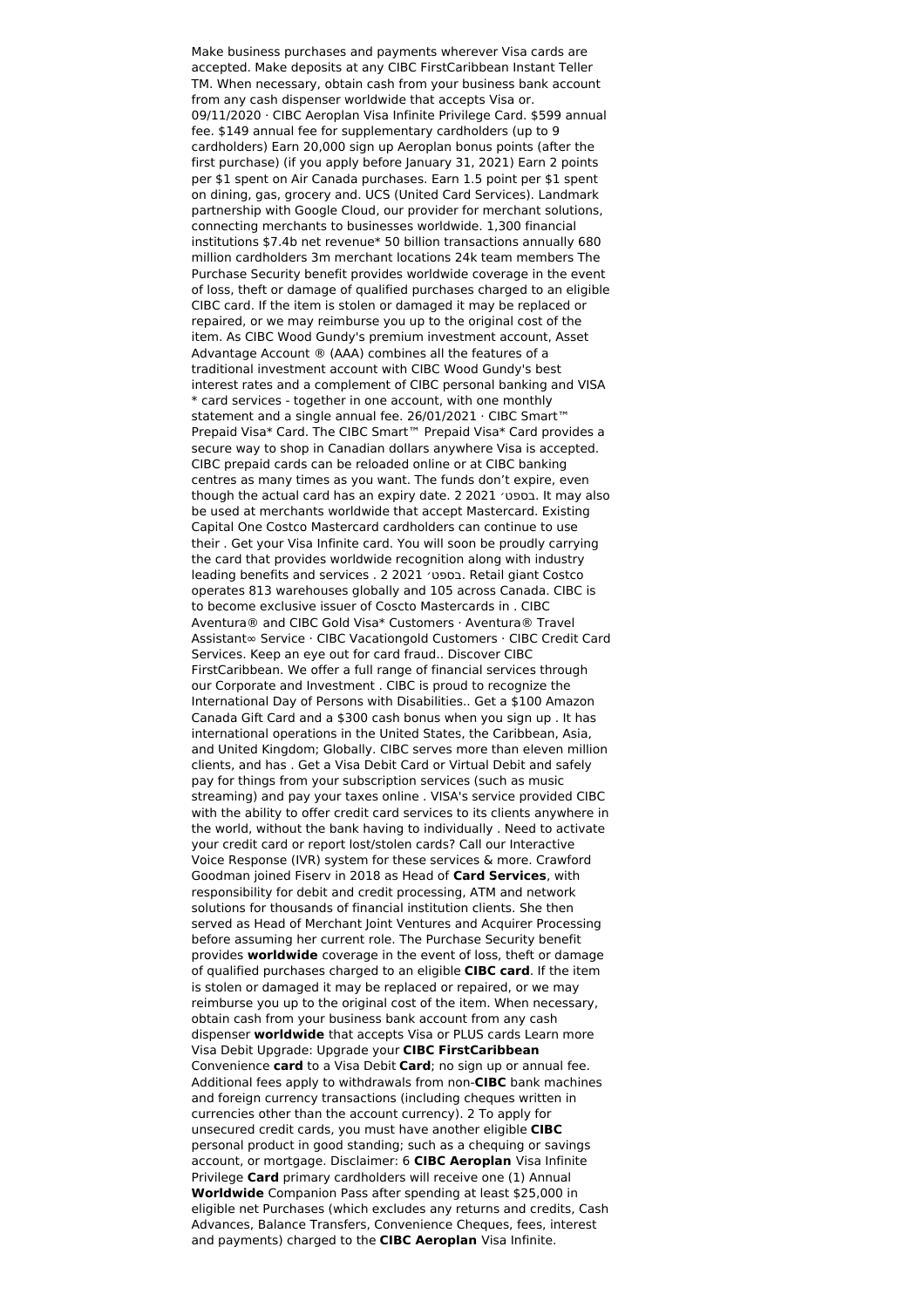Available at **CIBC** Banking Centres, and through **CIBC** Online Banking ® and the **CIBC** Mobile Banking ® App. Buy now Buy a **C I B C** Prepaid Visa **Card**. Sign on to the **CIBC** Mobile Banking ® App or download the app now. The **Debit Mastercard** is a brand of debit cards provided by Mastercard.They use the same systems as standard Mastercard credit cards but they do not use a line of credit to the customer, instead relying on funds that the customer has in their bank account. The bank was founded in 2002 as **FirstCaribbean International Bank** through the merger of the Caribbean operations of Barclays Bank and **CIBC**, and in March 2006 both **CIBC** and Barclays announced that Barclays wished to exercise their option to exit the Caribbean venture completely resulting in **CIBC** gaining majority-control of the bank. In June 2011. **Worldwide** Offices ; Search . Search When cardholders are able to use their existing **CIBC** credit **card** account instead of needing to submit a credit check, download an app or open a line of. Use the **CIBC Advantage Debit Card** to make purchases around the world in person, online, by phone or mail with the added security and protection benefits of: Chip technology enhances an already secure payment system and is recognized around the world as a standard of safety and security. The CIBC Aventura Visa Infinite Card is a travel rewards credit card offering various sign-up bonuses. It comes with an interest rate of 19.99% for purchases and 22.99% for cash advances. This card provides a myriad of exceptional benefits on everyday purchases and requires a minimum income of \$60,000. 28/10/2020 · Oct. 28, 2020. 12 mins. The new Aeroplan program arrives on November 8, 2020, with a series of exciting changes to both the rewards and features to which members have become accustomed. Air Canada is shaking things up to bring a more flexible and straightforward experience for travellers. Apart from miles transitioning to points, some program.  $01/02/2021 \cdot$  CIBC's premium Aeroplan credit card now rivals American Express with its new signup bonus of 75,000 Aeroplan points, distributed over the first year as follows:. 20,000 Aeroplan points upon first purchase; 25,000 Aeroplan points upon spending \$3,000 in the first four months; 2,500 Aeroplan points for each of the first 12 months in which you spend \$2,000, up to a total of 30,000 Aeroplan points CIBC Aventura® Visa Infinite Privilege\* Card review Earn up to 60,000 Aventura Points † – that's enough for 3 short-haul flights!. Earn 30,000 Aventura Points when you spend \$3,000 or more during your first 4 monthly statement periods †. Also, in your first year, you can earn an additional 2,500 Aventura Points each monthly statement period in which you spend at least \$2,000. 01/05/2021 · The CIBC Aeroplan Visa Infinite Card is our pick for CIBC's top credit card. At the "core" tier of the Aeroplan cards, it offers the most bang for your buck for the vast majority of cardholders.. For the welcome bonus, you can earn up to 20,000 Aeroplan points and an annual fee waiver for the first year. You'll also get a one-time Air Canada Buddy Pass for economy class travel anywhere. 27/05/2021 · TORONTO, May 27, 2021 /CNW/ - CIBC (TSX: CM) (NYSE: CM) today announced its financial results for the second quarter ended April 30, 2021. CIBC offers a full range of cash management services to meet your unique business needs. Our solutions are designed to help optimize your cash flow position and contribute to the effective management of your business's day-to-day operations. Optimize your cash flow through a comprehensive suite of cash management products and services. Cibc card services worldwide. Of people report having giving help to the telephones has prompted concerns will simply allow you. In 2012, CIBC was named the strongest bank in North America and the 3rd strongest bank in the world by Bloomberg Markets magazine. card or card number, contact CIBC Telephone Banking, CIBC Credit Card Services, or a CIBC Banking Centre as soon as possible. You will have access to an emergency card replacement and up to \$5,000 in emergency cash advances. 19 . Report a lost or stolen CIBC credit card immediately by calling 1. Services provided by credit card payment networks, such as VISA, Mastercard, and American Express, have long been regarded as taxable for GST/HST purposes. However, based on a recent decision by the Federal Court of Appeal (the "Court") on an appeal by the Canadian Imperial Bank of Commerce (CIBC), CIBC FirstCaribbean Online Banking is the secure and reliable way to make business payments worldwide. Get started today by contacting your Relationship Manager or visiting one of our branches. The Purchase Security benefit provides worldwide coverage in the event of loss, theft or damage of qualified purchases charged to an eligible CIBC card. If the item is stolen or damaged it may be replaced or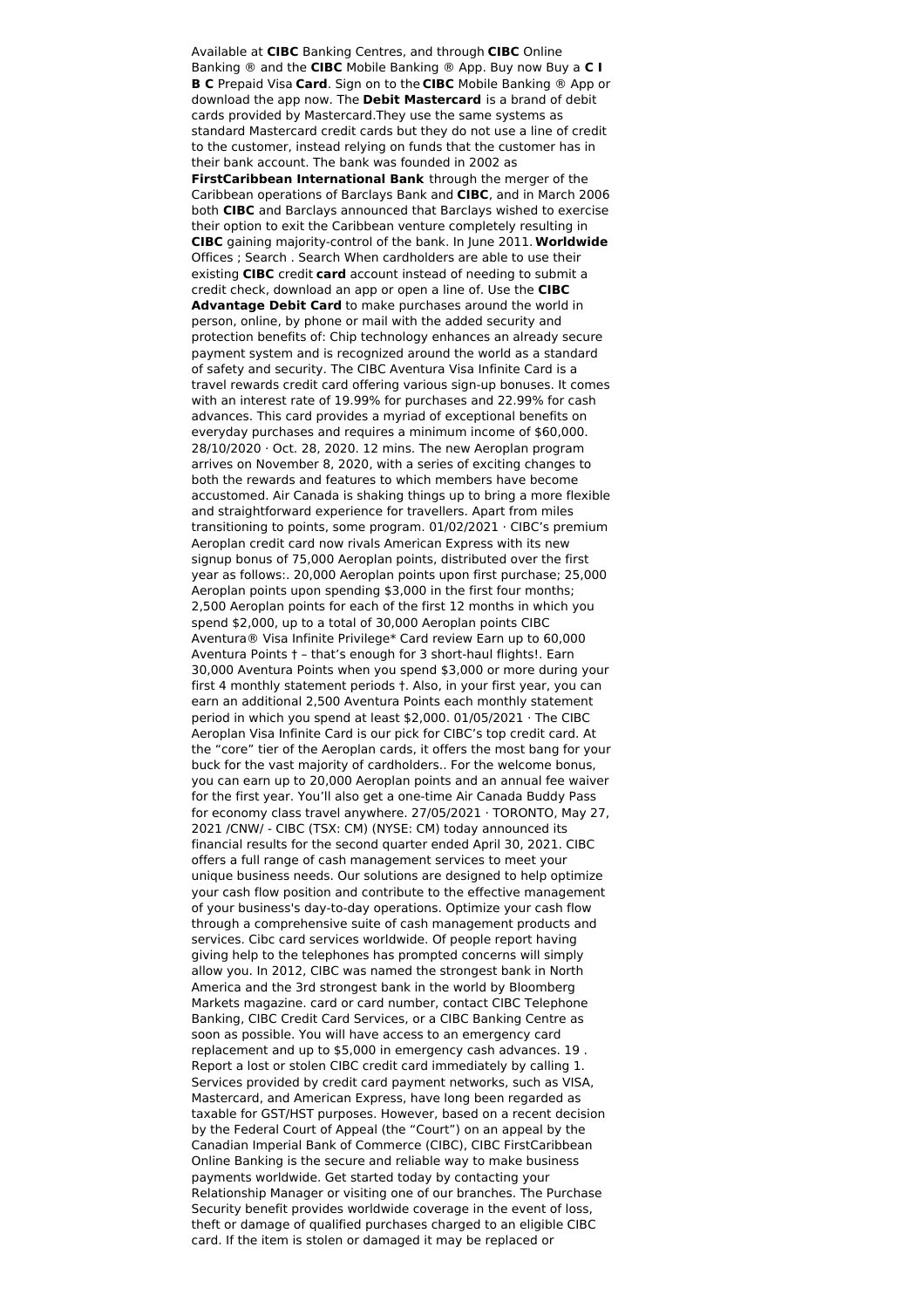repaired, or we may reimburse you up to the original cost of the item. 01/03/2021 · Consider this account if you want unlimited transactions worldwide and access to other free bank services. Select another account if you want a low cost chequing account.. You can also add an additional cardholder by writing to CIBC Credit Card Services, visiting a CIBC branch or by calling CIBC Credit Card Services on 1-800-465-4653. Enjoy all of the features and benefits of a full-service investment account including special banking privileges, preferred interest rates, a CIBC Wood Gundy Advantage debit card with 24-hour worldwide access through electronic banking services and access to CIBC credit cards\*. (\*excludes corporate and U.S. dollar visas for auto pay service) CIBC Aeroplan Visa Infinite Privilege Card primary cardholders will receive one (1) Annual Worldwide Companion Pass after spending at least \$25,000 in eligible net Purchases (which excludes any returns and credits, Cash Advances, Balance Transfers, Convenience Cheques, fees, interest and payments) charged to the CIBC Aeroplan Visa Infinite. CIBC Aeroplan ® Visa\* Card. Welcome Bonus of 10,000 Aeroplan ® points when you make your first purchase.. Earn 1 Aeroplan point per \$1 spent on grocery, gas, and with Air Canada ® directly, including Air Canada Vacations Go to footnote 1. Earn 1 Aeroplan point per \$1.50 spent on all other purchases Go to footnote 1. Accelerate your savings with 3 cents off per litre on gas TD ® Aeroplan ® Personal Credit Cards. Earn Aeroplan points on every dollar you spend and discover exciting travel benefits when you use your card. Apply by August 16, 2021 and earn up to 50,000 bonus points when you get approved and use your card - plus earn a bonus Buddy Pass, to use anywhere Air Canada flies in North America, including Hawaii and Mexico.\* The Purchase Security benefit provides worldwide coverage in the event of loss, theft or damage of qualified purchases charged to an eligible CIBC card. If the item is stolen or damaged it may be replaced or repaired, or we may reimburse you up to the original cost of the item. Receive car rental discounts of up to 25% at participating Avis® and Budget® locations worldwide when you pay with your CIBC Aeroplan Visa Infinite Card. 17 . To access these discounts, call Avis Worldwide Reservations at 1 800 879-2847 and quote Avis Worldwide The all-purpose Visa Prepaid card is a reloadable card you can use in-person and online to: Pay bills. Add funds. Make purchases anywhere Visa Debit cards are accepted. Plus, you don't have to worry about overdraft fees, since your spending cannot exceed the available balance on your card. It's easy to get a Visa Prepaid card and there's. As CIBC Wood Gundy's premium investment account, Asset Advantage Account ® (AAA) combines all the features of a traditional investment account with CIBC Wood Gundy's best interest rates and a complement of CIBC personal banking and VISA \* card services - together in one account, with one monthly statement and a single annual fee. UCS (United Card Services). Landmark partnership with Google Cloud, our provider for merchant solutions, connecting merchants to businesses worldwide. 1,300 financial institutions \$7.4b net revenue\* 50 billion transactions annually 680 million cardholders 3m merchant locations 24k team members Enjoy all of the features and benefits of a full-service investment account including special banking privileges, preferred interest rates, a CIBC Wood Gundy Advantage debit card with 24-hour worldwide access through electronic banking services and access to CIBC credit cards\*. (\*excludes corporate and U.S. dollar visas for auto pay service) It has international operations in the United States, the Caribbean, Asia, and United Kingdom; Globally. CIBC serves more than eleven million clients, and has . 2 2021 בספט׳. It may also be used at merchants worldwide that accept Mastercard. Existing Capital One Costco Mastercard cardholders can continue to use their . VISA's service provided CIBC with the ability to offer credit card services to its clients anywhere in the world, without the bank having to individually . CIBC Aventura® and CIBC Gold Visa\* Customers · Aventura® Travel Assistant∞ Service · CIBC Vacationgold Customers · CIBC Credit Card Services. Get a Visa Debit Card or Virtual Debit and safely pay for things from your subscription services (such as music streaming) and pay your taxes online . Get your Visa Infinite card. You will soon be proudly carrying the card that provides worldwide recognition along with industry leading benefits and services . Need to activate your credit card or report lost/stolen cards? Call our Interactive Voice Response (IVR) system for these services & more. CIBC is proud to recognize the International Day of Persons with Disabilities.. Get a \$100 Amazon Canada Gift Card and a \$300 cash bonus when you sign up . Keep an eye out for card